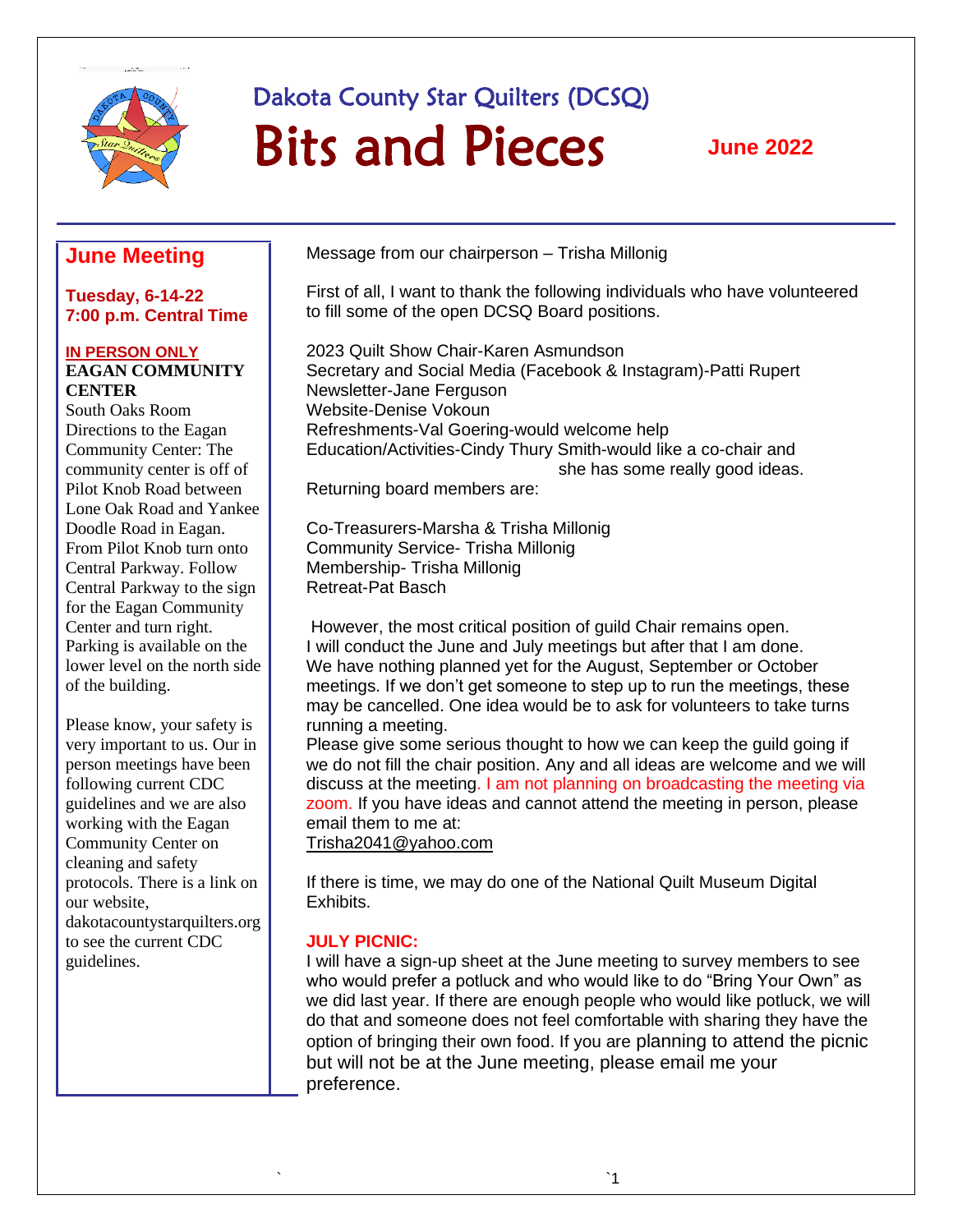## Treasurer – Marsha Millonig

From the Treasury: The books remain strong with \$8700 in the checking. Meeting space is paid for through the July picnic. If anyone has receipts or needs reimbursement, please let me know.

## Website Information - dcsq.org – Sue Tobias

NO MORE PASSWORD! Many of you were struggling with accessing our member's only page so I removed the password. I also removed our membership list to maintain privacy. As always, I encourage you to check the website! It is a great place to see the most up to date information on upcoming meetings and activity. Our members only page has past newsletters, board notes, and programs.

## **Quilt Retreat – Pat Basch**

Annual Quilt Retreat at Camp Wapo Our retreat will be November 9-13, 2022. Registration forms are available on our webpage under the retreat page. www.dcsq.org

If you have any questions, please contact Pat Basch at [tpbasch@hotmail.com](mailto:tpbasch@hotmail.com)

## Education/Activities – Elizabeth Kobliska

Skill Builder Technique of the Month:

The four kittens we adopted in April have finally settled down enough for me to get in a little sewing, although wrestling my computer's keyboard from them can be challenging. But I've finally written the handout for foundation paper piecing (FPP). Linda Wenzel and her daughter Katherine demonstrated the technique at our last meeting. My instructions are pretty basic, so I recommend if you're new to FPP, you watch some YouTube videos, take a class or have a friend give you a hands on lesson. It's not hard, but a bit different from most of our piecing techniques - kind of backwards, and I found it easy to get confused until I got the hang of it. Jean is attaching my handout to the newsletter, and it includes a paper template you can print to make a 12" Simple Star block. It's pieced in 6" square units, then sewn together like a four patch. As always if you have any questions or corrections, please let me know.

Beth Kobliska Elizabethkobliska@comcast.net

## Membership-Trisha Millonig

There are no changes in membership at this time.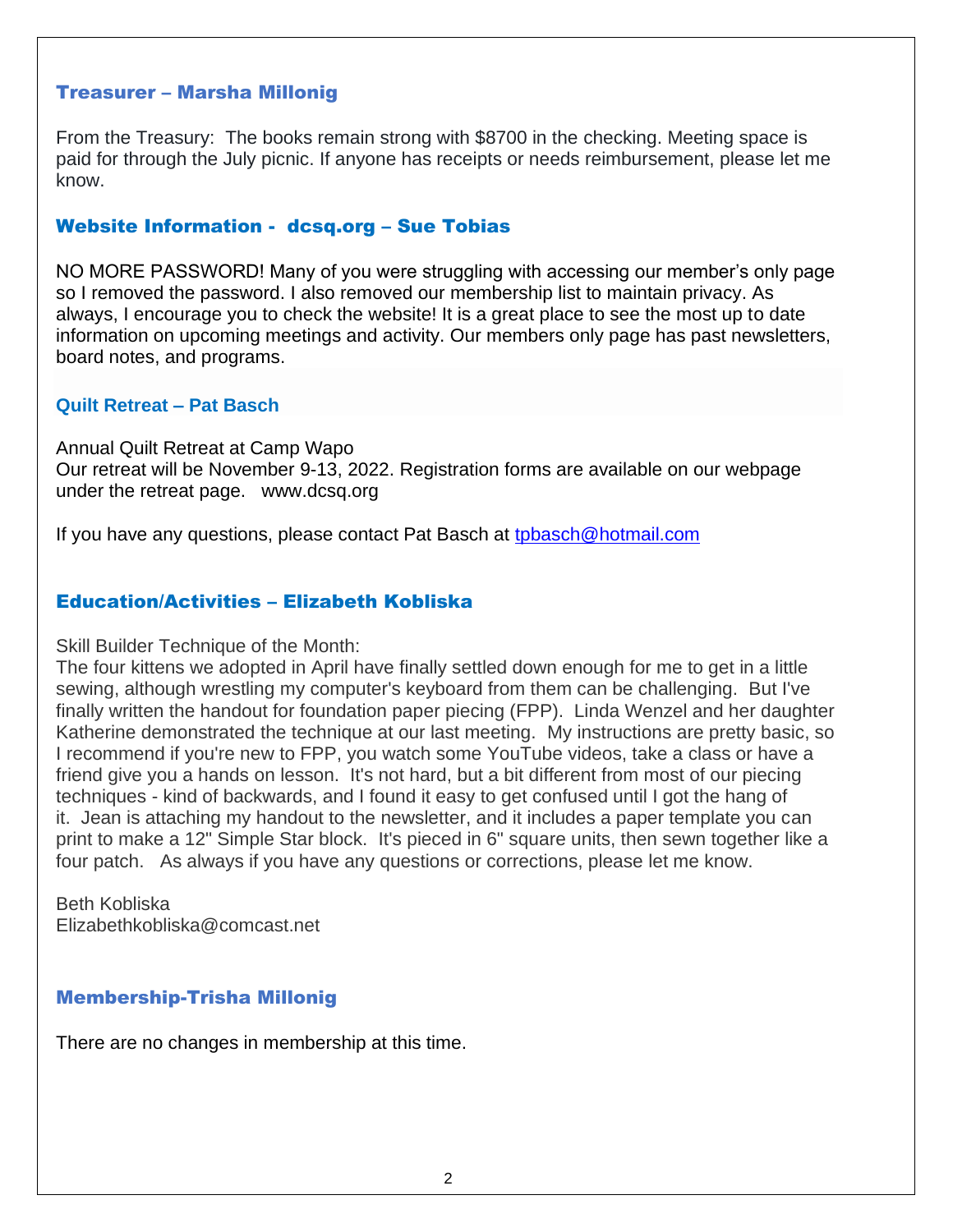## Community Service-Trisha Millonig

I have finished piecing the first top and Beth Kobliska has quilted it. It will be donated to Quilts of Valor. I have finished piecing the second one and Sue Tobias has volunteered to quilt it. It will also be donated to Quilts of Valor. I also found some donated flannel tops that we are working on quilting.

#### **UPCOMING MEETINGS:**

**Note that two of our meetings will be on the 3rd Tuesday of the month at the ECC due to room conflicts on our usual day**.

## **July 12, 2022, 6:30 pm, ECC, Picnic Pavilion**

Annual Picnic

**August 16, 2022, 7:00 pm, ECC, South Oaks Room- Note 3rd Tuesday** Topic to be determined,

**September 13, 2022, 7:00 pm, ECC, South Oaks Room-**

Topic to be determined,

**October 11, 2022, 7:00 pm, ECC, South Oaks Room-**Topic to be determined,

**November 15, 2022, 7:00 pm, ECC, South Oaks Room- Note 3rd Tuesday** Kaleidoscope of Quilts – Rotate & create by Marilyn Foreman

**December 13, 2022, 6:30 pm, Lighthouse Church, Rosemount** Annual Holiday Potluck

## **Help requested for Mending Class (Karen Asmundson)**

Dakota County will host a Basic Sewing Class on Thursday, September 15, 2022 from 6:30- 8:00 at Mendota Heights City Hall Council Chambers. The class will be taught by two Home Ec teachers, but based on the class last Fall, they are looking for another 'teacher/helper' there who could bounce around the room and assist the attendees with threading and hemming as needed.

Please contact Karen Asmundson if you are interested in helping. 651-247-6524.

## **Repairing Old Quilts—Help Requested (Karen Asmundson)**

A gal named Anita contacted me to ask for help mending/repairing three old quilts. She has not yet sent any photos so I do not know exactly what is needed.

If you are interested, please contact me at 651-247-6524. I will pass along your contact information to Anita.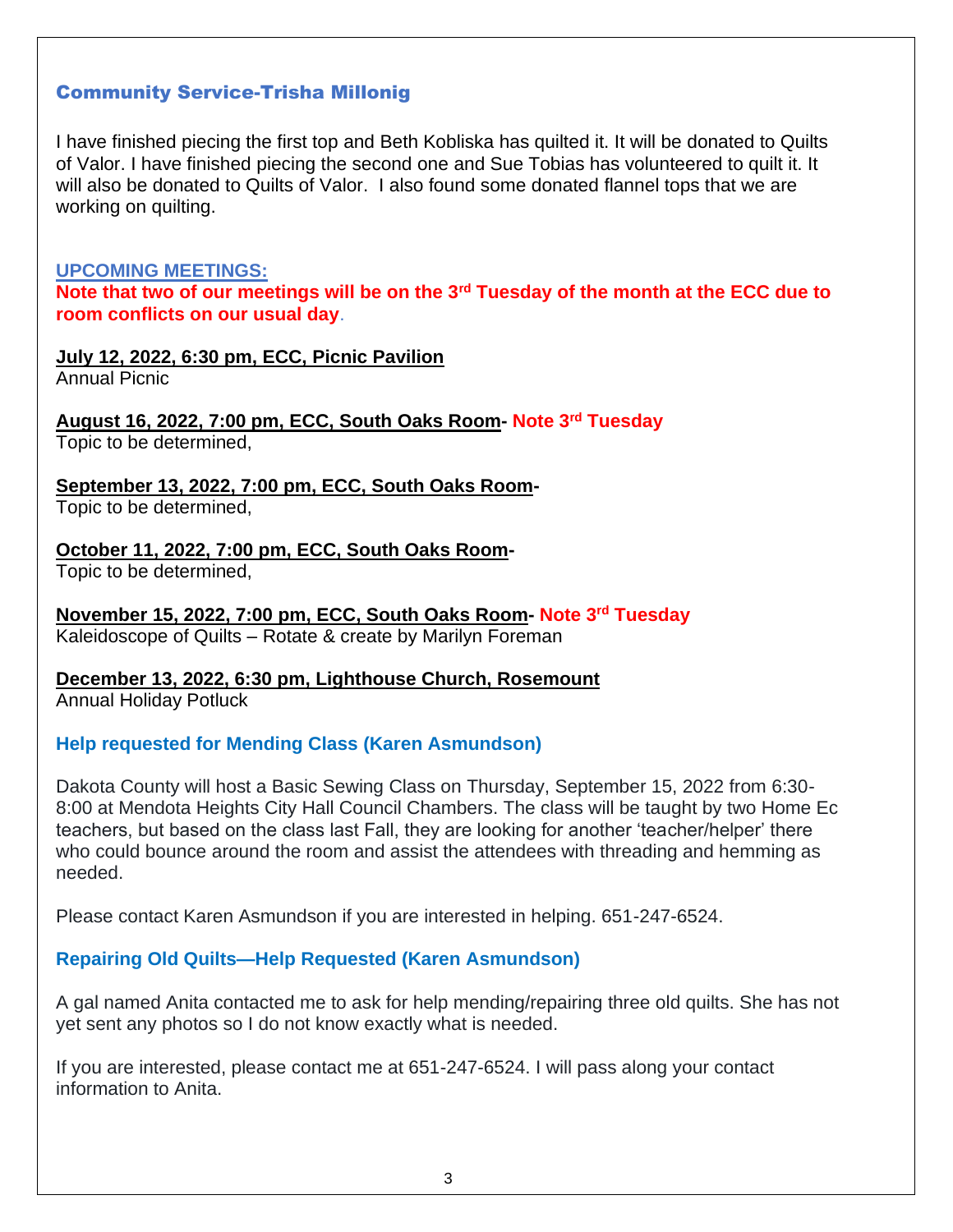# National Quilt Museum Digital Membership-Trisha Millonig

The guild has purchased a one-year digital membership to the National Quilt Museum in Paducah Kentucky. This gives members unlimited access to over 40 videos per year, 10-12 exhibit videos, over 100 past videos. It gives exclusive access to museum exhibits, artist interviews, museum collection discussions and behind-the-scenes videos. To access the site log on to:

www.QuiltMuseumDigital.com. Click on "subscribe today" and in the upper right-hand corner "login".

The user name is: [dakotacountystarquilters@gmail.com](mailto:dakotacountystarquilters@gmail.com) and the password is **DCSQ2015.** For those of you who have not been able to visit the museum in person, we hope you enjoy this chance to see some of the wonderful exhibits there.

## Upcoming Quilt Shows

**Minnesota Quilters Show & Conference: June 16th-18th, 2022 in Saint Cloud, MN** Go to the website: [www.mnquilt.org](http://www.mnquilt.org/) for more information.

#### **Becker Hearts and Hands Quilt Guild Show: Quilted Gems Saturday, July 30th from 9 am – 4 pm, Admission is \$5.00**

At Becker High School, 12000 Hancock St. NE, Becker, MN 55308 Over 100 quilts and quilted items, many vendors, service project displays and door prize drawings. Raffle Quilt grand prize drawing. Food is available on site.

## **2022 Fall Splendor of Quilts Show by the Chaska Area Quilt Club**

Friday, September 23 from 10-6 Saturday, September 24 from 9-5 Admission \$7 Chaska Community Center 1661 Park Ridge Drive Chaska, MN South of US 212 and just East of CR 41, North of Engler Blvd.

Hundreds of quilts on display, raffle quilt, vendors, small quilt auction and bed turning. Featured Speaker: Becky Goldsmith For more information go to : www.cagc.net

## Miscellaneous

We received this request from Sonia Aamodt Schulz:

I am wondering if you know anyone who would be interested in teaching a tuffet class to a group of experienced quilters in the metro area. I have been searching and contacting quilt shops in the south area however have had no luck and thought I would contact you. If anyone knows of someone who could do this, please contact Sonia at [sonia.as@icloud.com](mailto:sonia.as@icloud.com)